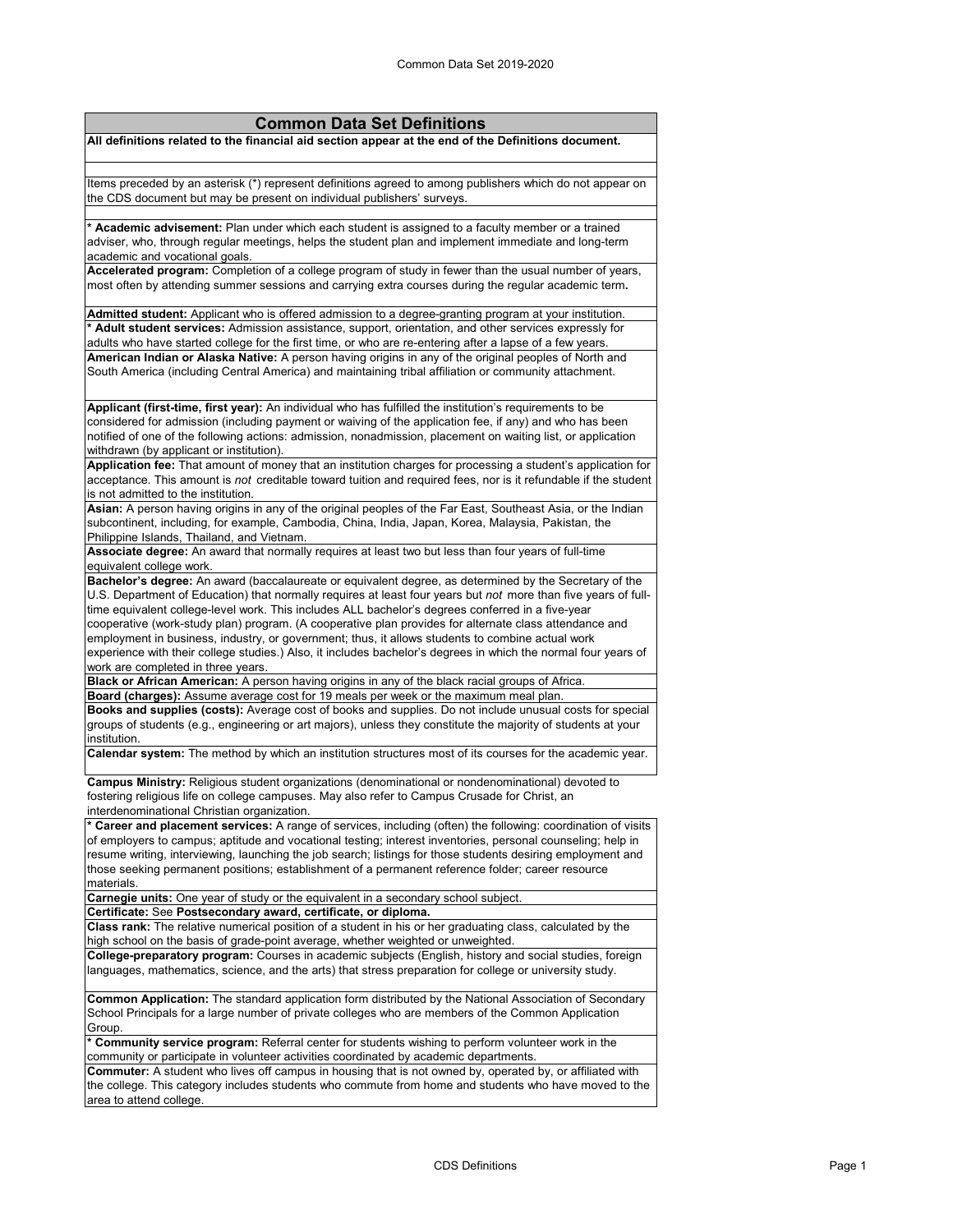**Clock hour:** A unit of measure that represents an hour of scheduled instruction given to students. Also referred to as credit hour. **Continuous basis (for program enrollment):** A calendar system classification that is used by institutions that enroll students at any time during the academic year. For example, a cosmetology school or a word processing school might allow students to enroll and begin studies at various times, with no requirement that classes begin on a certain date. **Cooperative education program:** A program that provides for alternate class attendance and employment in business, industry, or government. **Cooperative housing:** College-owned, -operated, or -affiliated housing in which students share room and board expenses and participate in household chores to reduce living expenses. **\* Counseling service:** Activities designed to assist students in making plans and decisions related to their education, career, or personal development. **Credit:** Recognition of attendance or performance in an instructional activity (course or program) that can be applied by a recipient toward the requirements for a degree, diploma, certificate, or other recgonized postsecondary credential. **Credit course:** A course that, if successfully completed, can be applied toward the number of courses required for achieving a degree, diploma, certificate, or other recognized postsecondary credential. **Credit hour:** A unit of measure representing an hour (50 minutes) of instruction over a 15-week period in a semester or trimester system or a 10-week period in a quarter system. It is applied toward the total number of hours needed for completing the requirements of a degree, diploma, certificate, or other recognized postsecondary credential. **Cross-registration:** A system whereby students enrolled at one institution may take courses at another institution without having to apply to the second institution. **Deferred admission:** The practice of permitting admitted students to postpone enrollment, usually for a period of one academic term or one year. **Degree:** An award conferred by a college, university, or other postsecondary education institution as official recognition for the successful completion of a program of studies. **Degree-seeking students:** Students enrolled in courses for credit who are recognized by the institution as seeking a degree or recognized postsecondary credential. At the undergraduate level, this is intended to include students enrolled in vocational or occupational programs. **Differs by program (calendar system):** A calendar system classification that is used by institutions that have occupational/vocational programs of varying length. These schools may enroll students at specific times depending on the program desired. For example, a school might offer a two-month program in January, March, May, September, and November; and a three-month program in January, April, and October. **Diploma:** See **Postsecondary award, certificate, or diploma. Distance learning:** An option for earning course credit at off-campus locations via cable television, internet, satellite classes, videotapes, correspondence courses, or other means. **Doctor's degree-research/scholarship:** A Ph.D. or other doctor's degree that requires advanced work beyond the master's level, including the preparation and defense of a dissertation based on original research, or the planning and execution of an original project demonstrating substantial artistic or scholarly achievement. Some examples of this type of degree may include Ed.D., D.M.A., D.B.A., D.Sc., D.A., or D.M, and others, as designated by the awarding institution. **Doctor's degree-professional practice:** A doctor's degree that is conferred upon completion of a program providing the knowledge and skills for the recognition, credential, or license required for professional practice. The degree is awarded after a period of study such that the total time to the degree, including both pre-professional and professional preparation, equals at least six full-time equivalent academic years. Some of these degrees were formerly classified as "first-professional" and may include: Chiropractic (D.C. or D.C.M.); Dentistry (D.D.S. or D.M.D.); Law (L.L.B. or J.D.); Medicine (M.D.); Optometry (O.D.); Osteopathic Medicine (D.O); Pharmacy (Pharm.D.); Podiatry (D.P.M., Pod.D., D.P.); or, Veterinary Medicine (D.V.M.), and others, as designated by the awarding institution. **Doctor's degree-other:** A doctor's degree that does not meet the definition of a doctor's degree research/scholarship or a doctor's degree - professional practice.

**Double major:** Program in which students may complete two undergraduate programs of study simultaneously.

**Dual enrollment:** A program through which high school students may enroll in college courses while still enrolled in high school. Students are not required to apply for admission to the college in order to participate.

**Early action plan:** An admission plan that allows students to apply and be notified of an admission decision well in advance of the regular notification dates. If admitted, the candidate is not committed to enroll; the student may reply to the offer under the college's regular reply policy.

**Early admission:** A policy under which students who have not completed high school are admitted and enroll full time in college, usually after completion of their junior year.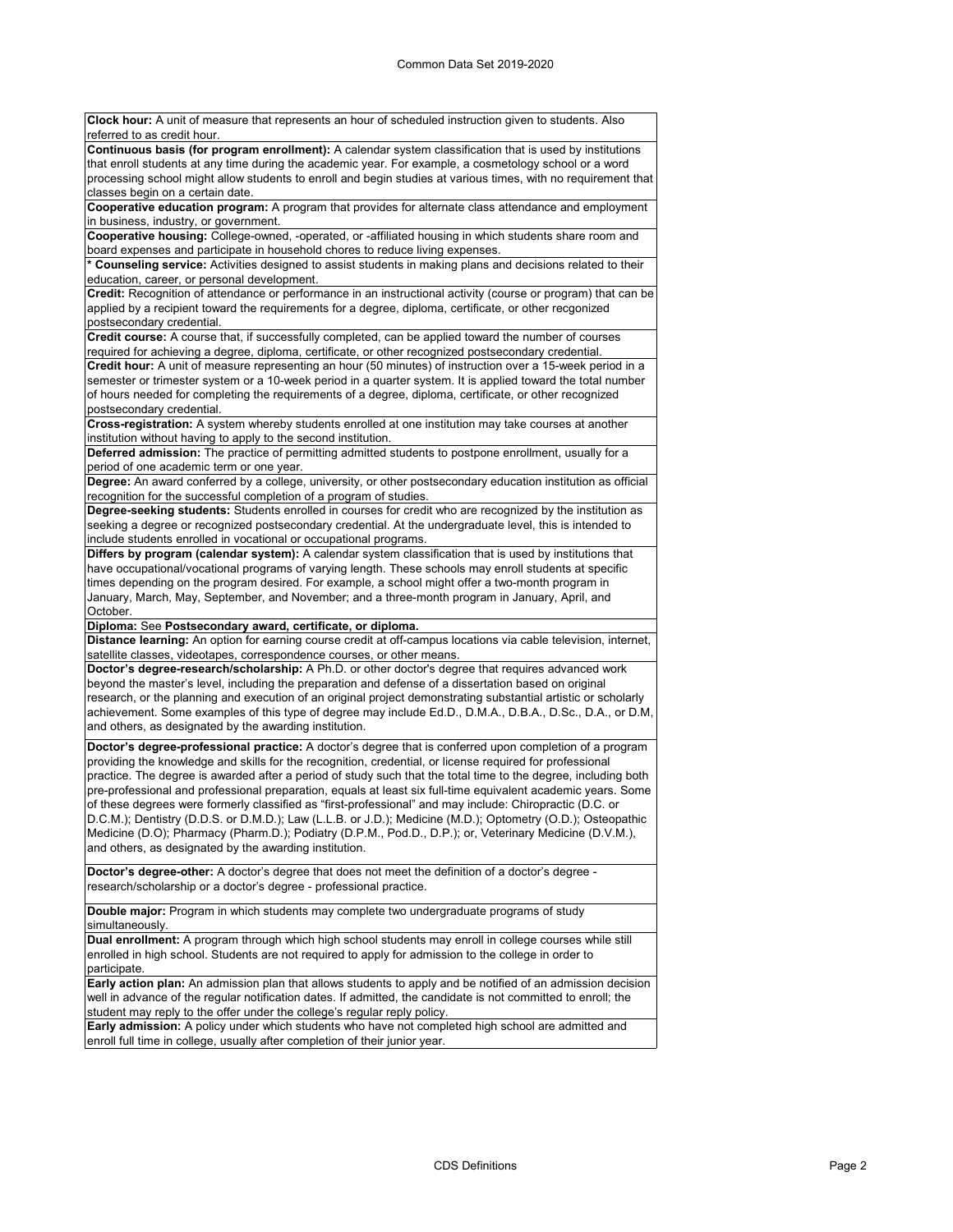**Early decision plan:** A plan that permits students to apply and be notified of an admission decision (and financial aid offer if applicable) well in advance of the regular notification date. Applicants agree to accept an offer of admission and, if admitted, to withdraw their applications from other colleges. There are three possible decisions for early decision applicants: admitted, denied, or not admitted but forwarded for consideration with the regular applicant pool, without prejudice.

**English as a Second Language (ESL):** A course of study designed specifically for students whose native language is not English.

**Exchange student program-domestic:** Any arrangement between a student and a college that permits study for a semester or more at another college **in the United States** without extending the amount of time required for a degree. **See also Study abroad**.

**External degree program:** A program of study in which students earn credits toward a degree through independent study, college courses, proficiency examinations, and personal experience. External degree programs require minimal or no classroom attendance.

**Extracurricular activities (as admission factor):** Special consideration in the admissions process given for participation in both school and nonschool-related activities of interest to the college, such as clubs, hobbies, student government, athletics, performing arts, etc.

First-time student: A student attending any institution for the first time at the level enrolled. Includes students enrolled in the fall term who attended a postsecondary institution for the first time at the same level in the prior summer term. Also includes students who entered with advanced standing (college credit earned before graduation from high school).

**First-time, first-year (freshman) student:** A student attending any institution for the first time at the undergraduate level. Includes students enrolled in the fall term who attended college for the first time in the prior summer term. Also includes students who entered with advanced standing (college credits earned before graduation from high school)

**First-year student:** A student who has completed less than the equivalent of 1 full year of undergraduate work; that is, less than 30 semester hours (in a 120-hour degree program) or less than 900 clock hours.

**Freshman:** A first-year undergraduate student.

**\*Freshman/new student orientation:** Orientation addressing the academic, social, emotional, and intellectual issues involved in beginning college. May be a few hours or a few days in length; at some colleges, there is a fee.

**Full-time student (undergraduate):** A student enrolled for 12 or more semester credits, 12 or more quarter credits, or 24 or more clock hours a week each term.

**Geographical residence (as admission factor):** Special consideration in the admission process given to students from a particular region, state, or country of residence.

**Grade-point average (academic high school GPA):** The sum of grade points a student has earned in secondary school divided by the number of courses taken. The most common system of assigning numbers to grades counts four points for an A, three points for a B, two points for a C, one point for a D, and no points for an E or F. Unweighted GPA's assign the same weight to each course. Weighting gives students additional points for their grades in advanced or honors courses.

**Graduate student:** A student who holds a bachelor's or equivalent, and is taking courses at the postbaccalaureate level.

**\* Health services:** Free or low cost on-campus primary and preventive health care available to students.

**High school diploma or recognized equivalent:** A document certifying the successful completion of a prescribed secondary school program of studies, or the attainment of satisfactory scores on the Tests of General Educational Development (GED), or another state-specified examination.

**Hispanic or Latino:** A person of Mexican, Puerto Rican, Cuban, South or Central American, or other Spanish culture or origin, regardless of race.

**Honors program:** Any special program for very able students offering the opportunity for educational enrichment, independent study, acceleration, or some combination of these.

**Independent study:** Academic work chosen or designed by the student with the approval of the department concerned, under an instructor's supervision, and usually undertaken outside of the regular classroom structure.

**In-state tuition:** The tuition charged by institutions to those students who meet the state's or institution's residency requirements.

**International student:** See **Nonresident alien.**

**International student group:** Student groups that facilitate cultural dialogue, support a diverse campus, assist international students in acclimation and creating a social network.

**Internship:** Any short-term, supervised work experience usually related to a student's major field, for which the student earns academic credit. The work can be full- or part-time, on- or off-campus, paid or unpaid.

**\* Learning center:** Center offering assistance through tutors, workshops, computer programs, or audiovisual equipment in reading, writing, math, and skills such as taking notes, managing time, taking tests.

**\* Legal services:** Free or low cost legal advice for a range of issues (personal and other).

**Liberal arts/career combination:** Program in which a student earns undergraduate degrees in two separate fields, one in a liberal arts major and the other in a professional or specialized major, whether on ‑ campus or through cross registration.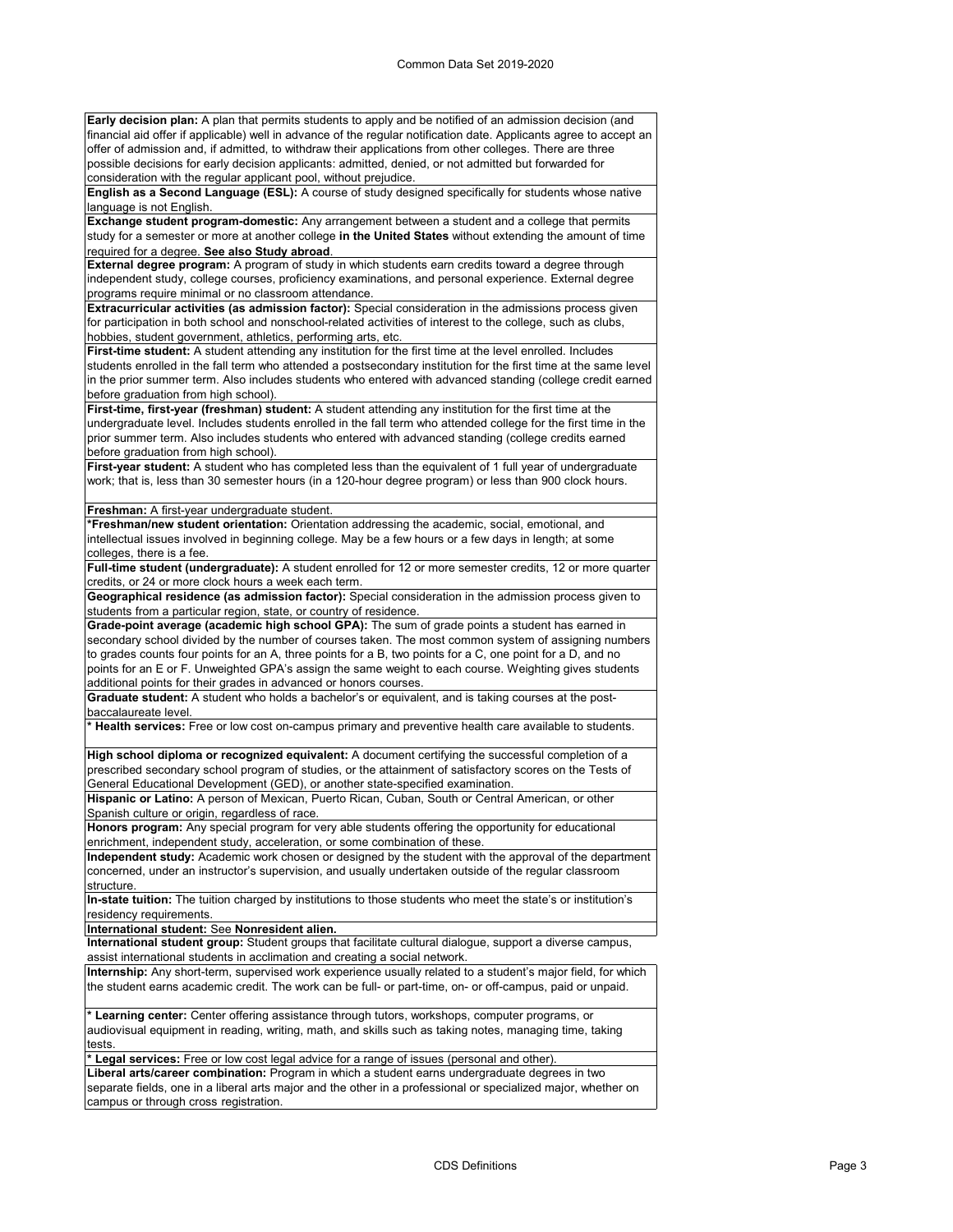**Master's degree:** An award that requires the successful completion of a program of study of generally one or two full-time equivalent academic years of work beyond the bachelor's degree. Some of these degrees, such as those in Theology (M.Div., M.H.L./Rav) that were formerly classified as "first-professional", may require more than two full-time equivalent academic years of work.

**Minority affiliation (as admission factor):** Special consideration in the admission process for members of designated racial/ethnic minority groups.

**\* Minority student center:** Center with programs, activities, and/or services intended to enhance the college experience of students of color.

**Model United Nations:** A simulation activity focusing on conflict resolution, globalization, and diplomacy. Assuming roles as foreign ambassadors and "delegates," students conduct research, engage in debate, draft resolutions, and may participate in a national Model UN conference.

**Native Hawaiian or Other Pacific Islander:** A person having origins in any of the original peoples of Hawaii, Guam, Samoa, or other Pacific Islands.

**Nonresident alien:** A person who is not a citizen or national of the United States and who is in this country on a visa or temporary basis and does not have the right to remain indefinitely.

**\* On-campus day care:** Licensed day care for students' children (usually age 3 and up); usually for a fee.

**Open admission:** Admission policy under which virtually all secondary school graduates or students with GED equivalency diplomas are admitted without regard to academic record, test scores, or other qualifications.

**Other expenses (costs):** Include average costs for clothing, laundry, entertainment, medical (if not a required fee), and furnishings.

**Out-of-state tuition:** The tuition charged by institutions to those students who do not meet the institution's or state's residency requirements.

Part-time student (undergraduate): A student enrolled for fewer than 12 credits per semester or quarter, or fewer than 24 clock hours a week each term.

**\* Personal counseling**: One-on-one or group counseling with trained professionals for students who want to explore personal, educational, or vocational issues.

**Post-baccalaureate certificate:** An award that requires completion of an organized program of study requiring 18 credit hours beyond the bachelor's; designed for persons who have completed a baccalaureate degree but do not meet the requirements of academic degrees carrying the title of master.

**Post-master's certificate:** An award that requires completion of an organized program of study of 24 credit hours beyond the master's degree but does not meet the requirements of academic degrees at the doctoral level.

**Postsecondary award, certificate, or diploma:** Includes the following three IPEDS definitions for postsecondary awards, certificates, and diplomas of varying durations and credit/contact hour requirements—

*Less Than 1 Academic Year:* Requires completion of an organized program of study at the postsecondary level (below the baccalaureate degree) in less than 1 academic year (2 semesters or 3 quarters) or in less than 900 clock hours by a student enrolled full-time.

*At Least 1 But Less Than 2 Academic Years:* Requires completion of an organized program of study at the postsecondary level (below the baccalaureate degree) in at least 1 but less than 2 full-time equivalent academic years, or designed for completion in at least 30 but less than 60 credit hours, or in at least 900 but less than 1,800 clock hours.

*At Least 2 But Less Than 4 Academic Years:* Requires completion of an organized program of study at the postsecondary level (below the baccalaureate degree) in at least 2 but less than 4 full-time equivalent academic years, or designed for completion in at least 60 but less than 120 credit hours, or in at least 1,800 but less than 3,600 clock hours.

**Private institution:** An educational institution controlled by a private individual(s) or by a nongovernmental agency, usually supported primarily by other than public funds, and operated by other than publicly elected or appointed officials.

**Private for-profit institution:** A private institution in which the individual(s) or agency in control receives compensation, other than wages, rent, or other expenses for the assumption of risk.

**Private nonprofit institution:** A private institution in which the individual(s) or agency in control receives no compensation, other than wages, rent, or other expenses for the assumption of risk. These include both independent nonprofit schools and those affiliated with a religious organization.

**Proprietary institution:** See **Private for-profit institution.**

**Public institution:** An educational institution whose programs and activities are operated by publicly elected or appointed school officials, and which is supported primarily by public funds.

**Quarter calendar system:** A calendar system in which the academic year consists of three sessions called quarters of about 12 weeks each. The range may be from 10 to 15 weeks. There may be an additional quarter in the summer.

**Race/ethnicity:** Category used to describe groups to which individuals belong, identify with, or belong in the eyes of the community. The categories do not denote scientific definitions of anthropological origins. A person may be counted in only one group.

**Race/ethnicity unknown:** Category used to classify students or employees whose race/ethnicity is not known and whom institutions are unable to place in one of the specified racial/ethnic categories.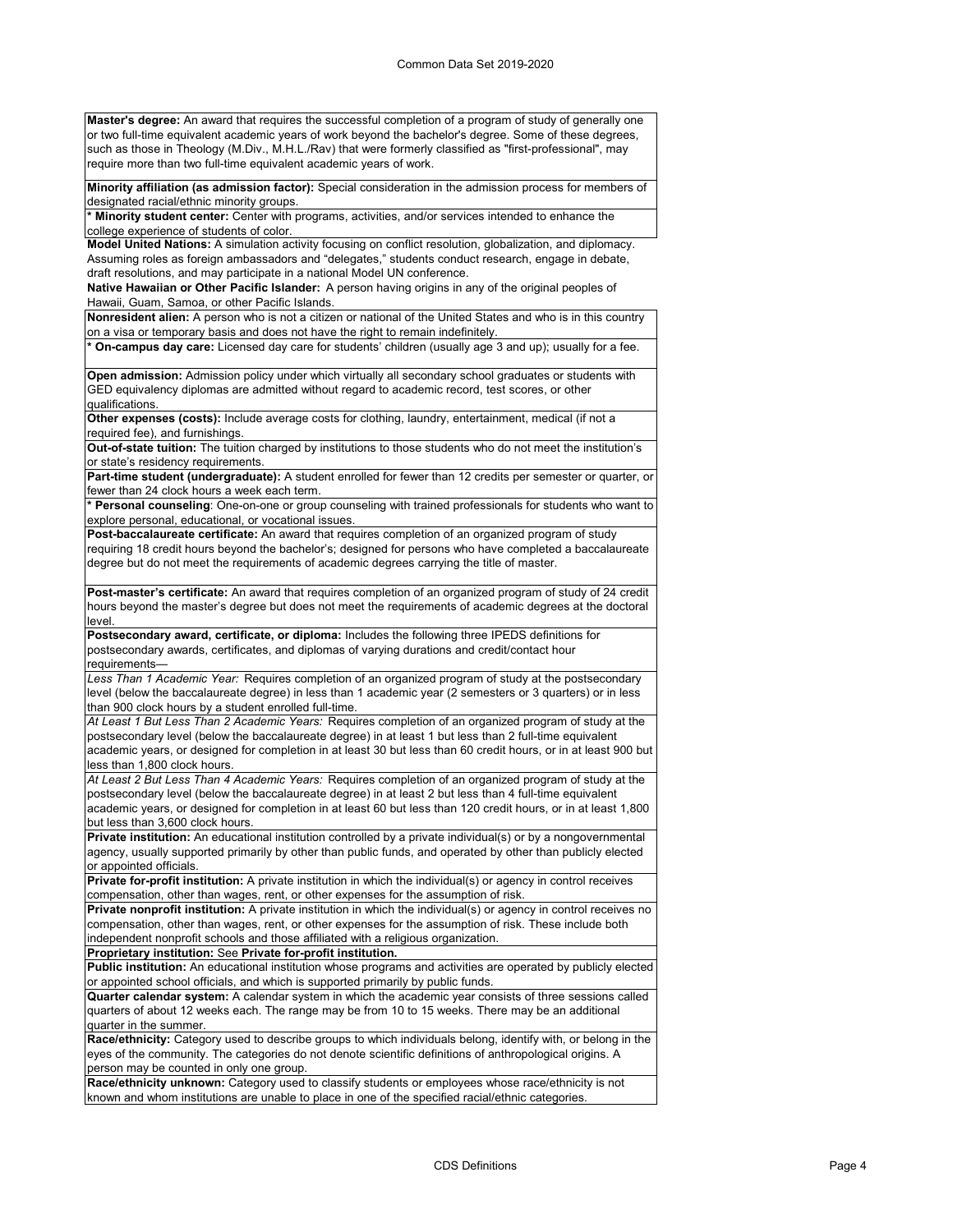**Recognized Postsecondary Credential:** Includes both Title IV eligible degrees, certificates, and other recognized postsecondary credentials. Any credential that is received after completion of a program that is eligible for Title IV federal student aid. Credentials that are awarded to recognize an individual's attainment of measurable technical or industry/occupational skills necessary to obtain employment or advance within an industry occupation. (Generally based on standards developed or endorsed by employers or industry associations).

**Religious affiliation/commitment (as admission factor):** Special consideration given in the admission process for affiliation with a certain church or faith/religion, commitment to a religious vocation, or observance of certain religious tenets/lifestyle.

**\* Religious counseling:** One-on-one or group counseling with trained professionals for students who want to explore religious problems or issues.

**\* Remedial services:** Instructional courses designed for students deficient in the general competencies necessary for a regular postsecondary curriculum and educational setting.

**Required fees:** Fixed sum charged to students for items not covered by tuition and required of such a large proportion of all students that the student who does NOT pay is the exception. Do not include application fees or optional fees such as lab fees or parking fees.

**Resident alien or other eligible non-citizen:** A person who is not a citizen or national of the United States and who has been admitted as a legal immigrant for the purpose of obtaining permanent resident alien status (and who holds either an alien registration card [Form I-551 or I-151], a Temporary Resident Card [Form I-688], or an Arrival-Departure Record [Form I-94] with a notation that conveys legal immigrant status, such as Section 207 Refugee, Section 208 Asylee, Conditional Entrant Parolee or Cuban-Haitian).

**Room and board (charges)—on campus:** Assume double occupancy in institutional housing and 19 meals per week (or maximum meal plan).

**Secondary school record (as admission factor):** Information maintained by the secondary school that may include such things as the student's high school transcript, class rank, GPA, and teacher and counselor recommendations.

**Semester calendar system:** A calendar system that consists of two semesters during the academic year with about 16 weeks for each semester of instruction. There may be an additional summer session.

**Student-designed major:** A program of study based on individual interests, designed with the assistance of an adviser.

**Study abroad:** Any arrangement by which a student completes part of the college program studying in another country. Can be at a campus abroad or through a cooperative agreement with some other U.S. college or an institution of another country.

**\* Summer session:** A summer session is shorter than a regular semester and not considered part of the academic year. It is not the third term of an institution operating on a trimester system or the fourth term of an institution operating on a quarter calendar system. The institution may have 2 or more sessions occurring in the summer months. Some schools, such as vocational and beauty schools, have year-round classes with no separate summer session.

**Talent/ability (as admission factor):** Special consideration given to students with demonstrated talent/abilities in areas of interest to the institution (e.g., sports, the arts, languages, etc.).

**Teacher certification program:** Program designed to prepare students to meet the requirements for certification as teachers in elementary, middle/junior high, and secondary schools.

**Transfer applicant:** An individual who has fulfilled the institution's requirements to be considered for admission (including payment or waiving of the application fee, if any) and who has previously attended another college or university and earned college-level credit.

**Transfer student:** A student entering the institution for the first time but known to have previously attended a postsecondary institution at the same level (e.g., undergraduate). The student may transfer with or without credit.

**Transportation (costs):** Assume two round trips to student's hometown per year for students in institutional housing or daily travel to and from your institution for commuter students.

**Trimester calendar system:** An academic year consisting of 3 terms of about 15 weeks each.

**Tuition:** Amount of money charged to students for instructional services. Tuition may be charged per term, per course, or per credit.

**\* Tutoring:** May range from one-on-one tutoring in specific subjects to tutoring in an area such as math, reading, or writing. Most tutors are college students; at some colleges, they are specially trained and certified.

**Unit:** a standard of measurement representing hours of academic instruction (e.g., semester credit, quarter credit, clock hour).

**Undergraduate:** A student enrolled in a four- or five-year bachelor's degree program, an associate degree program, or a vocational or technical program below the baccalaureate.

**\* Veteran's counseling:** Helps veterans and their dependents obtain benefits for their selected program and provides certifications to the Veteran's Administration. May also provide personal counseling on the transition from the military to a civilian life.

**\* Visually impaired:** Any person whose sight loss is not correctable and is sufficiently severe as to adversely affect educational performance.